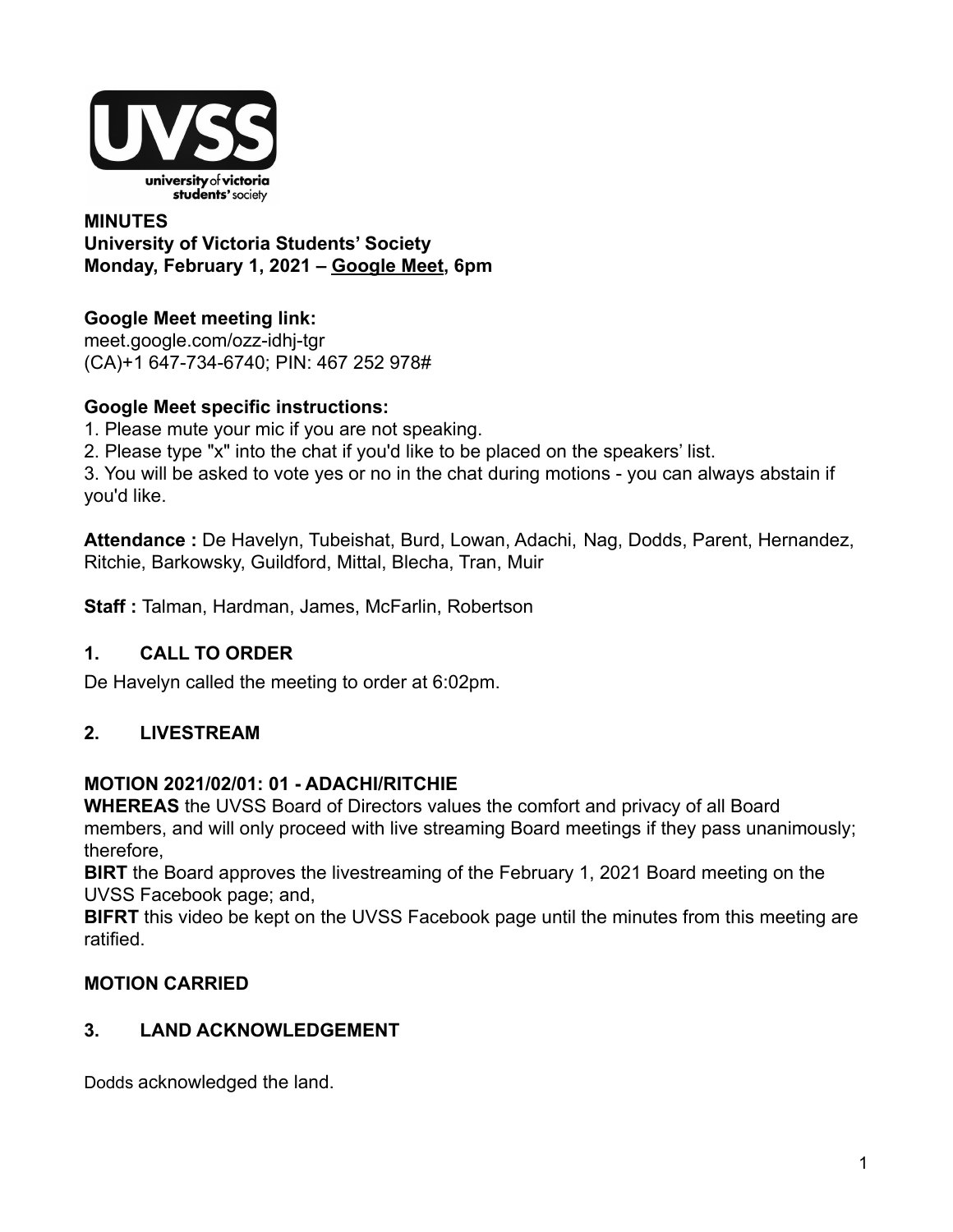#### **4. ADOPTION OF AGENDA**

#### **a. Adoption of Agenda**

i. 2021/02/01

### **MOTION TO ADOPT - ADACHI/BARKOWSKY**

**MOTION TO AMEND - LOWAN/BARKOWSKY** To add Lowan, Mittal, Ritchie and Adachi's board directors' reports.

#### **MOTION CARRIED**

**MOTION TO AMEND - NAG/BARKOWSKY** To add Nag's Motion.

#### **MOTION CARRIED**

**MOTION TO AMEND - ADACHI/TUBEISHAT** To postpone indefinitely MOTION 2021/02/01: 07 – ADACHI/

#### **MOTION CARRIED**

## **MOTION CARRIED**

**b. Adoption of Minutes** i. 2021/01/25

## **MOTION TO ADOPT - DODDS/NAG**

#### **MOTION CARRIED**

- **5. PRESENTATIONS & ANNOUNCEMENTS**
	- **a. PRESENTATIONS**
	- **b. ANNOUNCEMENTS**
- **6. REPORTS**

#### **a. EXCLUDED MANAGERS**

#### **b. PORTFOLIOS**

- 1. Campaigns and Community Relations
- 2. Finance and Operations
- 3. Outreach and University Relations
- 4. Student Affairs
- 5. Events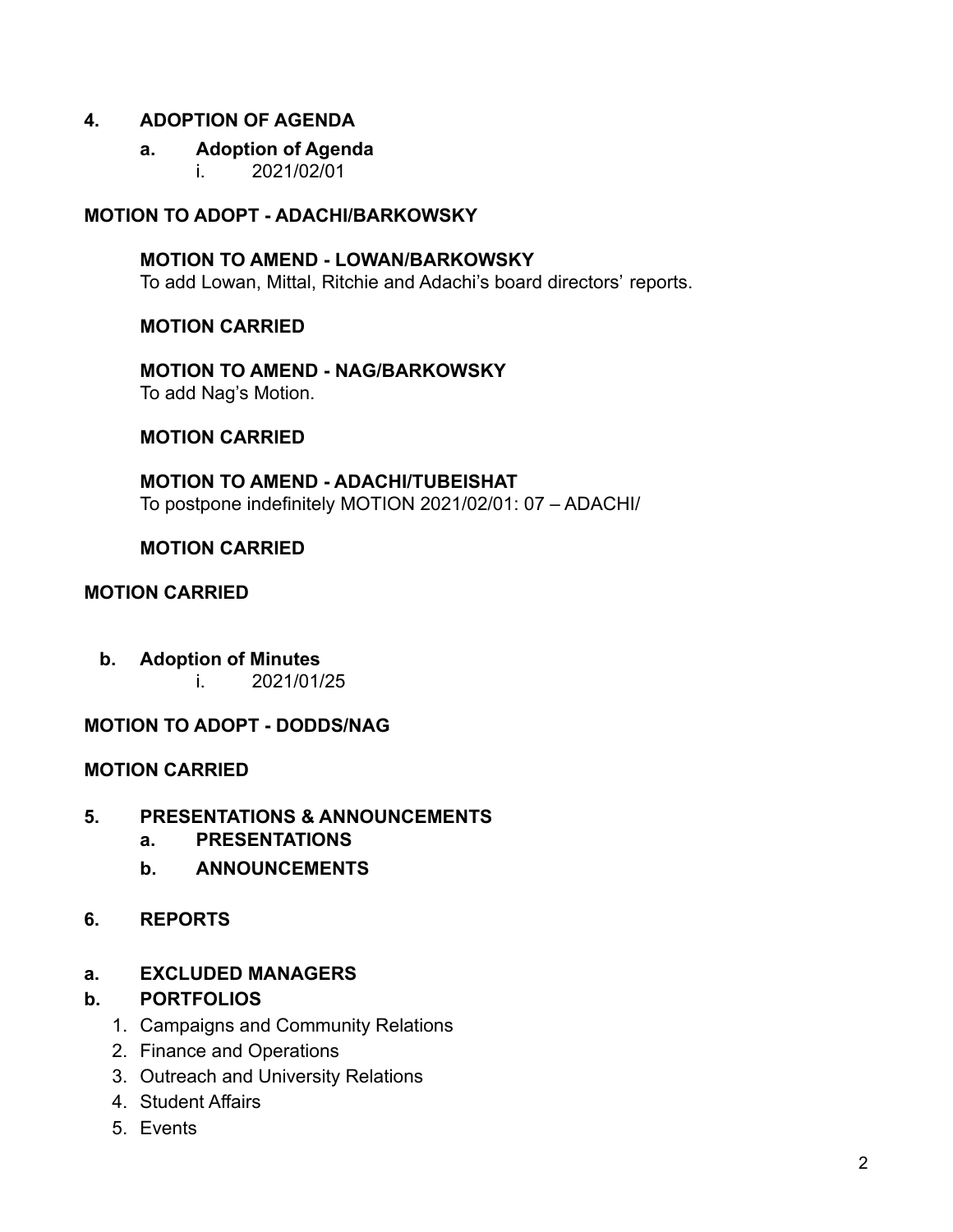6. International Student Relations

## **COMMITTEES AND COUNCILS**

- 1. Electoral
- 2. Executive Committee
- 3. Food Bank & Free Store
- 4. Peer Support Centre

## **ADVOCACY GROUPS**

- 1. GEM
- 2. NSU
- 3. Pride
- 4. SOCC
- 5. SSD

## **WORKING GROUPS**

- 1. PIRG
- **7. QUESTION PERIOD (15 mins)**
- **8. MAIN MOTIONS**
- **a. PRIORITY BUSINESS**

## **MOTION 2021/02/01: 02 - LOWAN/GUILDFORD**

**BIRT** the Board of Directors accepts the resignation of Sebastian Franco-Monroy as Director of Events, effective Friday, February 5th, 2021.

## **MOTION CARRIED**

## **MOTION 2021/02/01: 03 - LOWAN/BARKOWSKY**

**BIRT** the Board elects, by resolution of the Board of Directors, a director to fill the Lead Director position of Director of Events as per UVSS Bylaw 9.5 b(ii.) effective February 5th, 2021; and

**BIFRT** the rules and regulations laid out in Board of Directors Policy Section 1, Part 1.d: Lead Director Vacancy are used to govern the election of a director to the role of Director of Events.

Nominees:

- Izzy Adachi
- Marran Dodds

**MOTION TO RECESS - BARKOWSKY/ADACHI** Recess for 10 minutes. **MOTION CARRIED**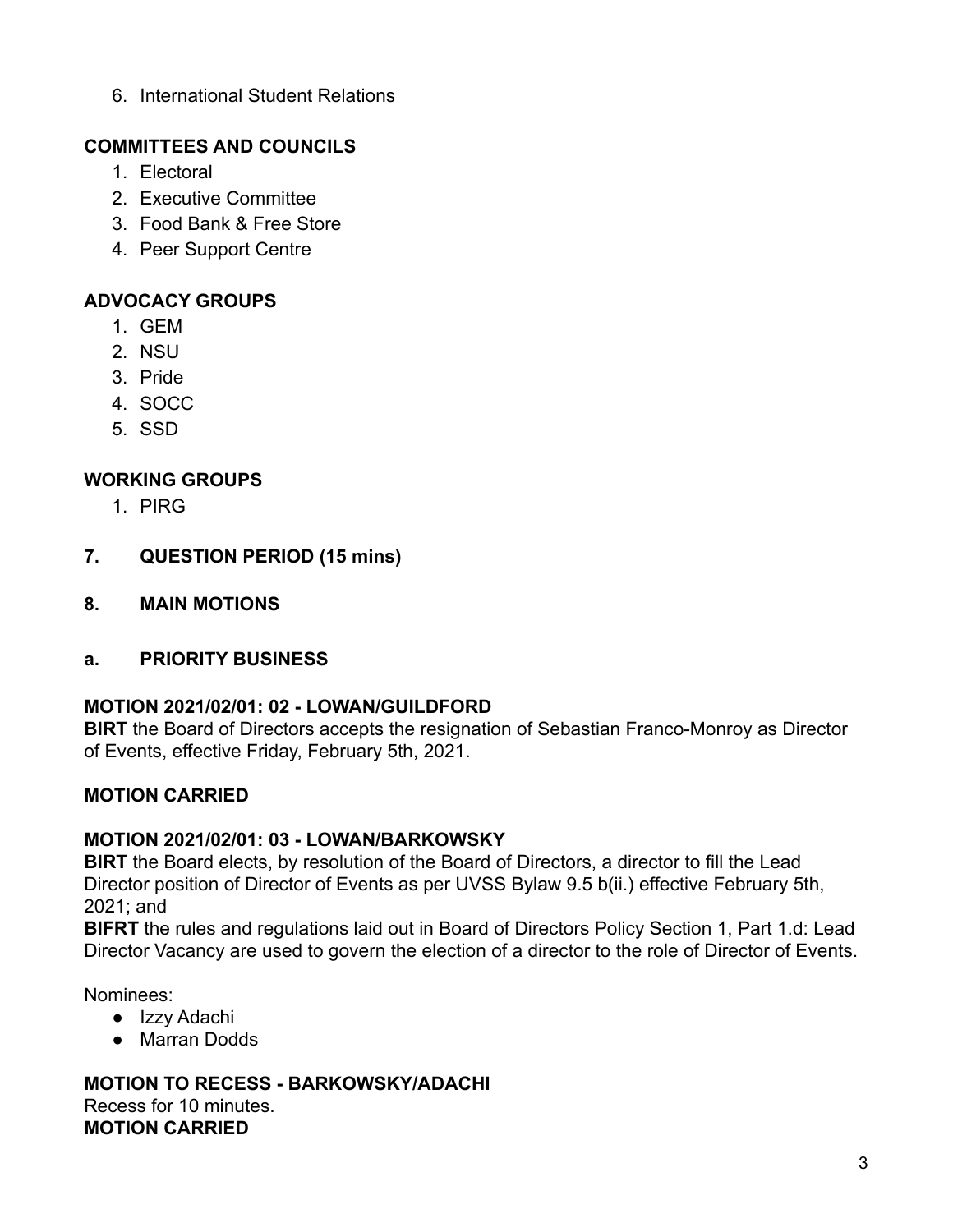## **VOTING BY SECRET BALLOT**

Dodds elected via Slido secret ballot.

#### **MOTION TO RATIFY RESULTS MOTION CARRIED**

#### **RECOMMENDED BY FINANCE AND OPERATIONS COMMITTEE MOTION 2021/02/01: 04 - BURD/ADACHI**

**WHEREAS** many Annual Survey respondents indicated their interest in having more study space; and,

**WHEREAS** COVID-19 presents challenges to an extensive project like a used clothing store; therefore,

**BIRT** the Board approves temporarily designating A104 as a student study space.

#### **MOTION CARRIED**

#### **MOTION TO OMNIBUS MOTIONS 05 and 06 - BURD/TUBEISHAT**

#### **MOTION CARRIED**

#### **RECOMMENDED BY FINANCE AND OPERATIONS COMMITTEE MOTION 2021/02/01: 05 - BURD/**

**WHEREAS** the Munchie Bar would like to replace its old sound system with a higher quality, more robust system that will help create an even more welcoming and comfortable space; therefore,

**BIRT** the UVSS allocates up to \$4500 from the Major Capital Fund for this initiative that has been on the Munchie Bar Business Plan.

## **RECOMMENDED BY FINANCE AND OPERATIONS COMMITTEE MOTION 2021/02/01: 06 - BURD/**

**WHEREAS** SUBtext is one of the only operations that currently does not have a Onecard terminal but testing one over the last couple months has proved beneficial; therefore, **BIRT** The UVSS allocates up to \$2600 from the Major Capital Fund to purchase an additional terminal for SUBtext.

#### **MOTION 05 and 06 CARRIED AS OMNIBUS**

#### **MOTION 2021/02/01: 07 – ADACHI/**

**BIRT** the following Special Resolution is added to the February 25th, 2021 UVSS Semi-Annual General Meeting agenda:

#### **MOTION TO AMEND BYLAWS - GENERAL MEETING BY-ELECTIONS**

**BIRT** Bylaw 9 is amended as follows:

9.5 Vacancies Established on the Board of Directors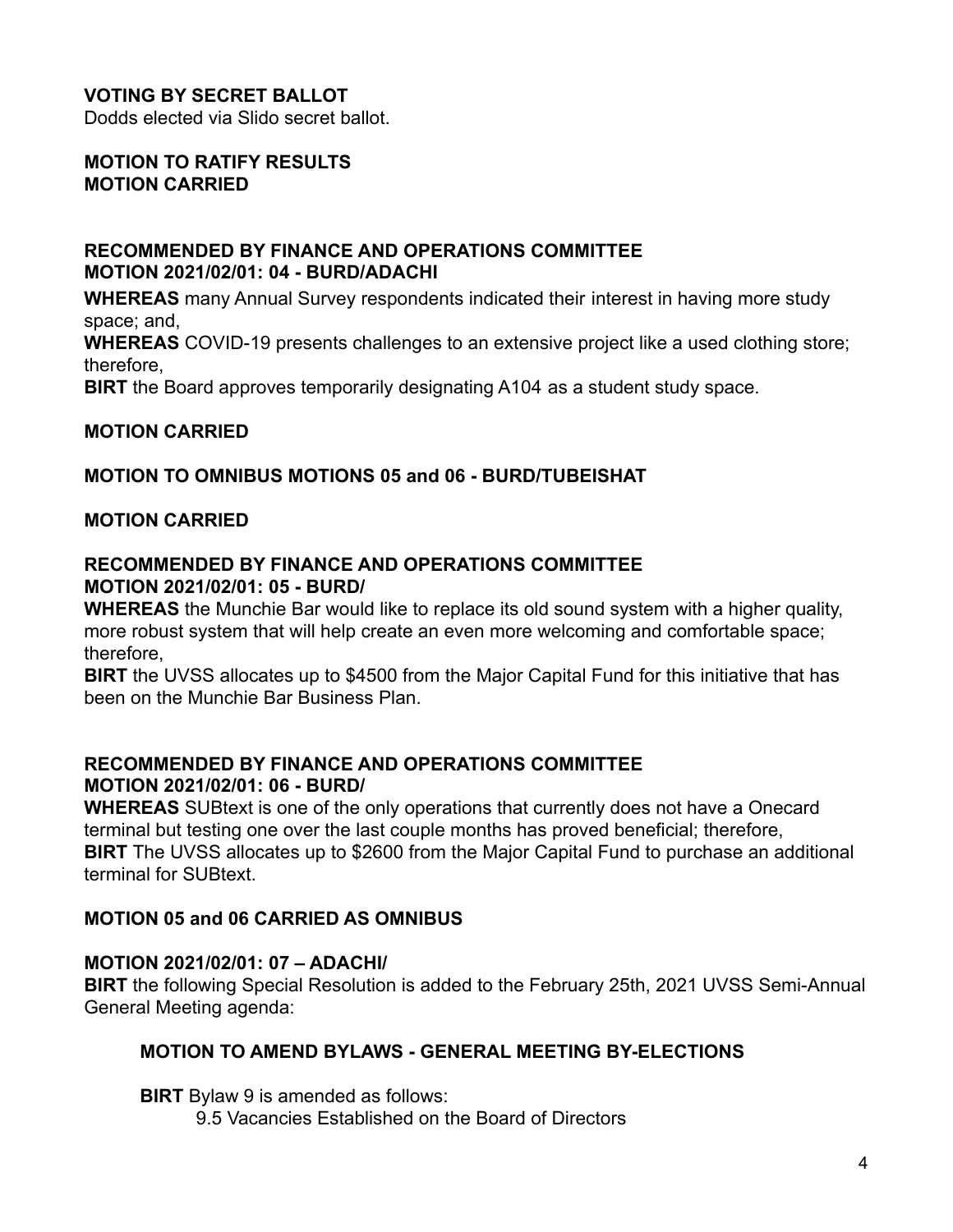a. When a vacancy on the Board of Directors has been definitely established for a Director at Large position or the Director of International Student Relations, the Directors **Board** may decide to:

i. hold a by-election at the discretion of the Board of Directors,**or**

**ii. hold nominations and elections at a Special or General Meeting subject to Bylaw 6.**

b. When a vacancy on the Board of Directors has been definitely established for an executive **a Lead Director** position, the Directors may decide to either:

i. hold a by-election at the discretion of the Board of Directors, or

ii. elect, by resolution of the Board of Directors, a director to fill the Lead Director position, thus creating a vacancy on the Board of Directors.

**BIFRT** Bylaw 6 - ELECTION OF MEMBERS TO THE BOARD OF DIRECTORS is amended as follows:

**6.0 By-Elections at a General Meeting**

- **a) Notice of an Election of Officers, and all available positions, must be included on the agenda.**
- **b) The Election of Officers shall be conducted as the first order of business.**
- **c) Nominations for these positions may be done from the floor, and the nominee must accept their nomination.**
- **d) Nominees shall provide a motivation demonstrating their suitability for the role.**
- **e) If there are multiple nominations, the Chair will take a vote on each nomination in the order they were made.**
- **f) The Chair will announce the nominee that received the majority of the votes, or, if only one person is nominated, they are acclaimed.**
- **g) Members shall use a majority vote to ratify the results of the by-election.**

**BIFRT** BYLAW 4 - GENERAL MEETINGS AND REFERENDA is amended as follows, and the sections are renumbered accordingly:

4.8 Quorum for General Meetings and Referenda

a. Quorum for general meetings shall be six tenths of one percent [0.6 %] of the membership subject to the Societies Act.

b. In the event that attendance at an Annual General Meeting is more than twenty [20] but less than six tenths of one percent, the meeting will continue for the purposes of fulfilling the Societies Act of British Columbia, but shall be limited to the following items of business:

## **i. The election of officers**

i**i**. report of the activities of the Board of Directors

ii. members' questions on the activities of the Board of Directors

iii. adoption of the budget and the approval of the audited financial statements

iv. adoption of the previous general meeting's minutes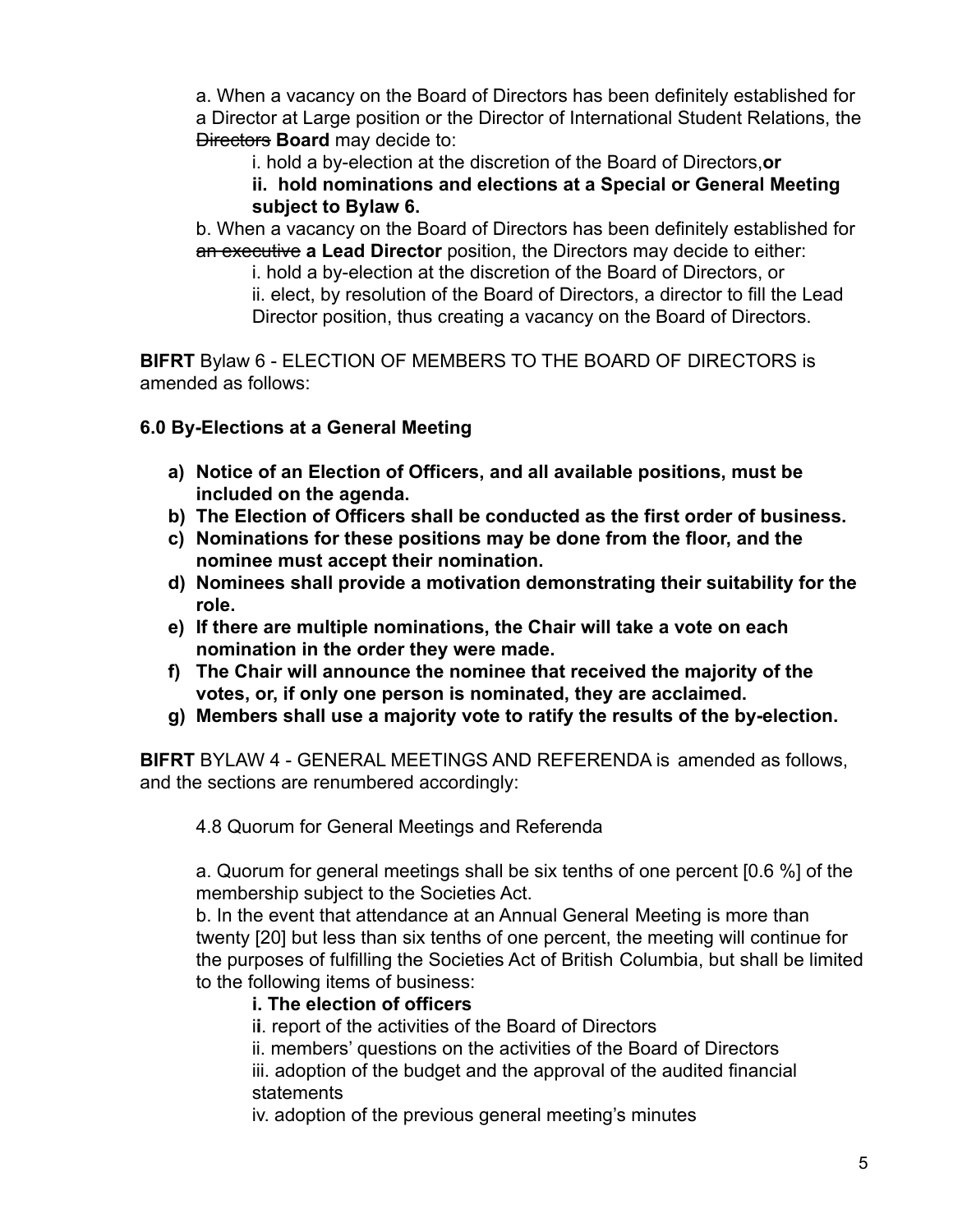## **MOTION INDEFINITELY POSTPONED**

#### **MOTION 2021/02/01: 08 – HERNANDEZ/DODDS**

**BIRT** the following Special Resolution is added to the February 25th, 2021 UVSS Semi-Annual General Meeting agenda:

### **MOTION TO AMEND BYLAW 16 - THE GRADUATING CLASS**

**WHEREAS** the 2021 Graduating Class voted to terminate the Graduating Class and the Board of Directors voted to approve this decision; therefore,

**BIRT** Bylaw 16 is struck as follows:

16.1 The name of the organization is the Graduating Class of the University of Victoria, which is a subsidiary organization, hereafter referred to as the "Graduating Class." 16.2 Membership in the Graduating Class Graduating Class active membership shall be comprised of all registered undergraduate students who have applied to graduate in the year of the Graduating Class.

**BIFRT** all references to the Graduating Class are struck from UVSS Policy and Bylaws.

#### **MOTION TO AMEND MOTION - HERNANDEZ/DODDS**

Friendly amendment to remove "BIFRT all references to the Graduating Class are struck from UVSS Policy and Bylaws."

## **MOTION CARRIED**

#### **MOTION CARRIED**

#### **MOTION 2021/02/01: 09 – TUBEISHAT/ADACHI**

**BIRT** the following Special Resolution is added to the February 25th, 2021 UVSS Semi-Annual General Meeting agenda:

#### **MOTION TO AMEND BYLAW 4 – GENERAL MEETINGS AND REFERENDA**

**BIRT** Bylaws 4.5 and 4.8 are amended as follows, and the sections are renumbered accordingly:

4.5 Special General Meetings

Special General Meetings may be called at any time between the months of September and April inclusive by:

a. A majority vote of a quorate meeting of the Board of Directors, or

b. A requisite of five percent [5%] of the membership, or

c. As otherwise required by the Societies Act of British Columbia.

4.8 Quorum for **Special or** General Meetings and Referenda

a. Quorum for **Special or G**general meetings shall be six tenths of one percent [0.6 %] of the membership subject to the Societies Act..

b. In the event that attendance at **a Special** or Annual General Meeting is more than twenty [20] but less than six tenths of one percent, the meeting will continue for the purposes of fulfilling the Societies Act of British Columbia, but shall be limited to the following items of business:

i. The election of officers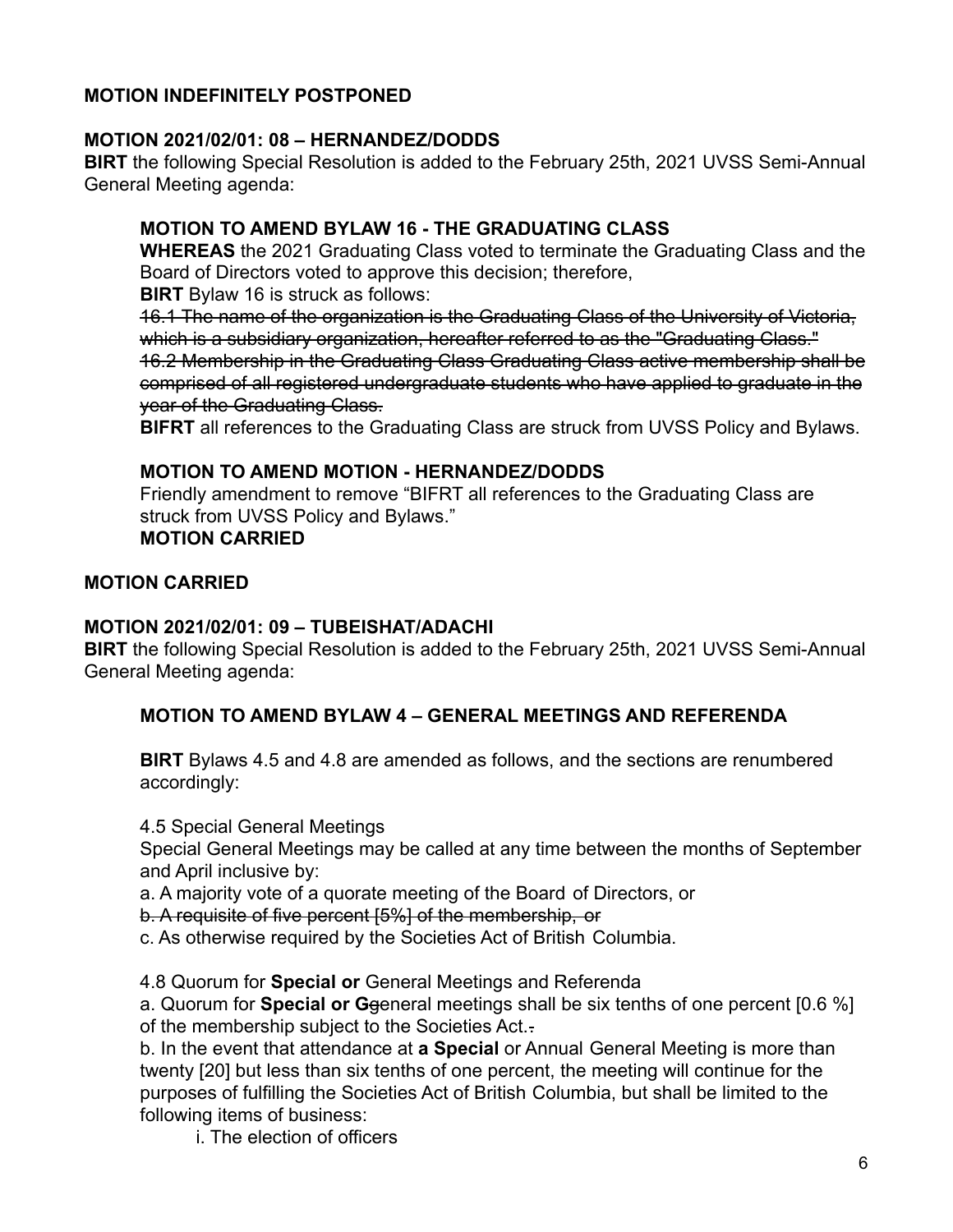Ii. report of the activities of the Board of Directors ii. members' questions on the activities of the Board of Directors iii. adoption of the budget and the approval of the audited financial statements iv. adoption of the previous general meeting's minutes

## **MOTION TO AMEND MOTION - TUBEISHAT/ADACHI**

Friendly amendment to not strike 4.5b: "A requisite of five percent [5%] of the membership." and to remove in BIRT "and the sections are renumbered accordingly."

## **MOTION CARRIED**

#### **MOTION CARRIED**

## **MOTION 2021/02/01: 10 –TUBEISHAT/HERNANDEZ**

**BIRT** the following Special Resolution is added to the February 25th, 2021 UVSS Semi-Annual General Meeting agenda:

## **MOTION TO AMEND BYLAW 12 - FINANCES OF THE STUDENTS' SOCIETY**

**BIRT** Bylaw 12.7 is amended as follows, and the section is renumbered accordingly:

12.7 Salary and Honoraria of Lead Directors

a. Lead Directors shall be paid for services rendered during their term of office.

b. The salary paid **to** each Lead Director shall be **established at a rate \$18.50 per hour and increase by 1% annually.**

**C. Lead Directors are required to work a minimum of 20 paid hours and may work up to 35 paid hours a week, and are entitled to paid leave and sick time as per Board of Directors policy.**

**D. Lead Directors are required to submit detailed directors' reports to the Board of Directors to be included during verbal reports and in the minutes for each Board Meeting.**

equivalent to the monthly rate of pay earned by student staff supervisors working a thirty-five [35] hour week.

c. Lead Directors shall receive Health and Dental coverage during their term of office.

d. Lead Directors who are parents shall receive monthly payments equal to fifty per cent of the cost of their childcare.

**BIFRT** this bylaw takes effect May 1, 2021.

## **MOTION TO AMEND - BURD/DODDS**

Motion to have those who are likely running next year to abstain from voting. **MOTION DEFEATED**

## **MOTION CARRIED**

**MOTION TO RECESS - BARKOWSKY/BURD** Recess until 8pm.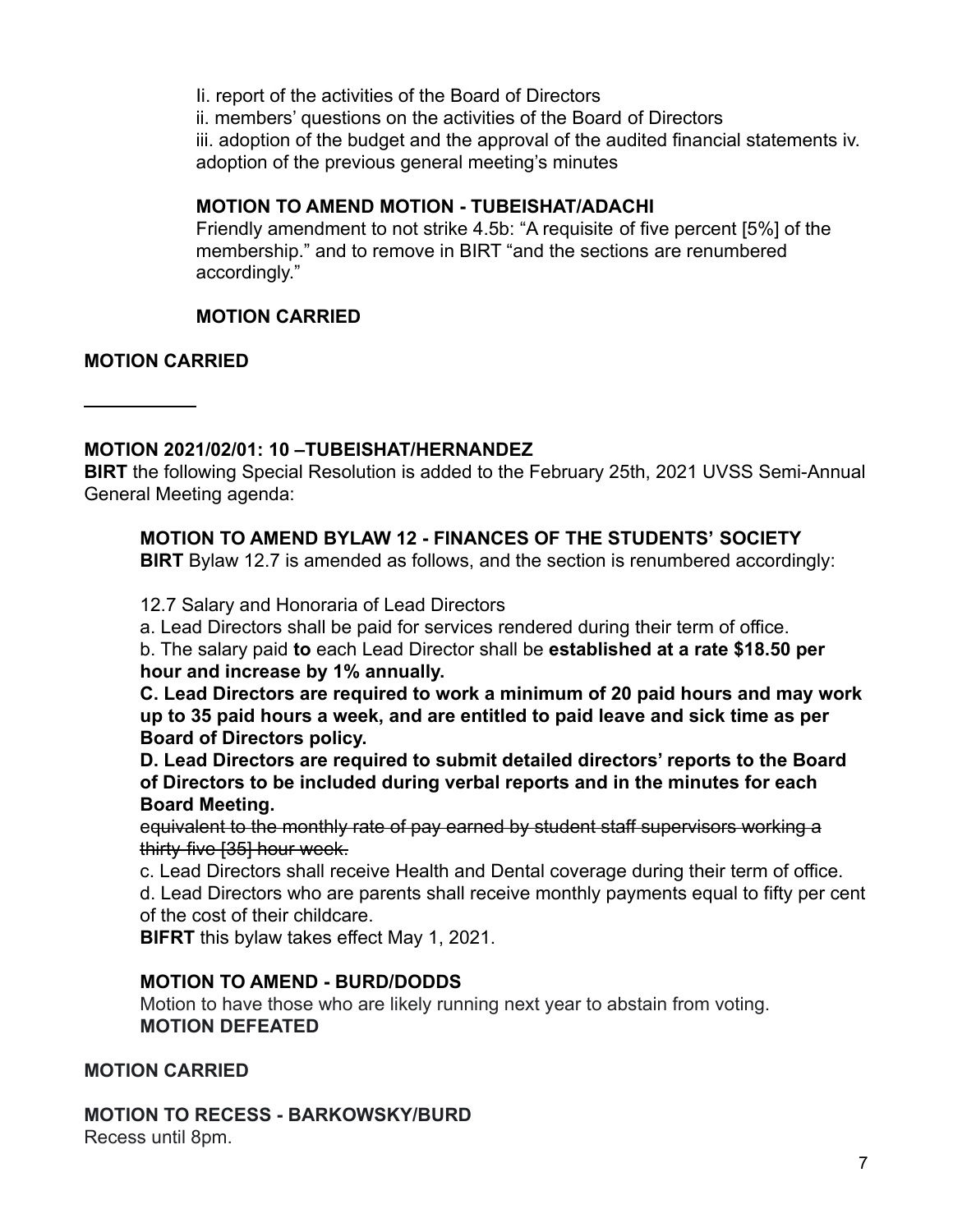#### **RECOMMENDED BY POLICY DEVELOPMENT COMMITTEE MOTION 2021/02/01: 11 - LOWAN/MUIR**

**BIRT** the following Special Resolution is added to the February 25th, 2021 UVSS Semi-Annual General Meeting agenda:

#### **MOTION TO AMEND BYLAW 8 - DUTIES AND RESPONSIBILITIES OF DIRECTORS**

#### **8.1 Director of Outreach & University Relations**

The Director of Outreach & University Relations shall:

- Uphold and execute the values of the UVSS to the best of their abilities, as outlined in Board of Directors policy, Section 1, Part 1,
- Chair meetings of the Board of Directors, or delegate this duty to an external third party as approved by the Board of Directors-with a 2/3 majority vote,
- Oversee member outreach projects and programs, including volunteer coordination**, with communications and marketing staff,**
- Liaise with **and lobby** the administration of the University of Victoria **as outlined in the Constitution**,
- Be the Students' Society's spokesperson **and respond to media requests**,
- Oversee the development and implementation of the Students' Society's bylaws and policies,
- Liaise with legal counsel and the Executive Director on legal matters affecting the Society,
- Coordinate with student representatives to the Senate and Board of Governors to advance student interests,
- Act as the Students' Society's liaison with the Ombudsperson's office, and be chairperson of the Ombudsperson Advisory Committee,
- Assist the Director of Campaigns & Community Relations in coordinating **the member outreach for** campaigns of the Society,
- Assist other directors in their duties as needed,
- Perform other duties as outlined in the Bylaws, policy or as assigned by the Board of Directors.

## **8.2 Director of Finance and Operations**

The Director of Finance and Operations shall:

- Uphold and execute the values of the UVSS to the best of their abilities, as outlined in Board of Directors policy, Section 1, Part 1,
- Oversee the administration of all aspects of the Students' Society's finances, operations, services, marketing, and strategic planning,
- **Raise staff issues at Board meetings, in collaboration with Excluded Managers as appropriate,** Function as the chief liaison between staff and the Board of Directors, through the General Manager,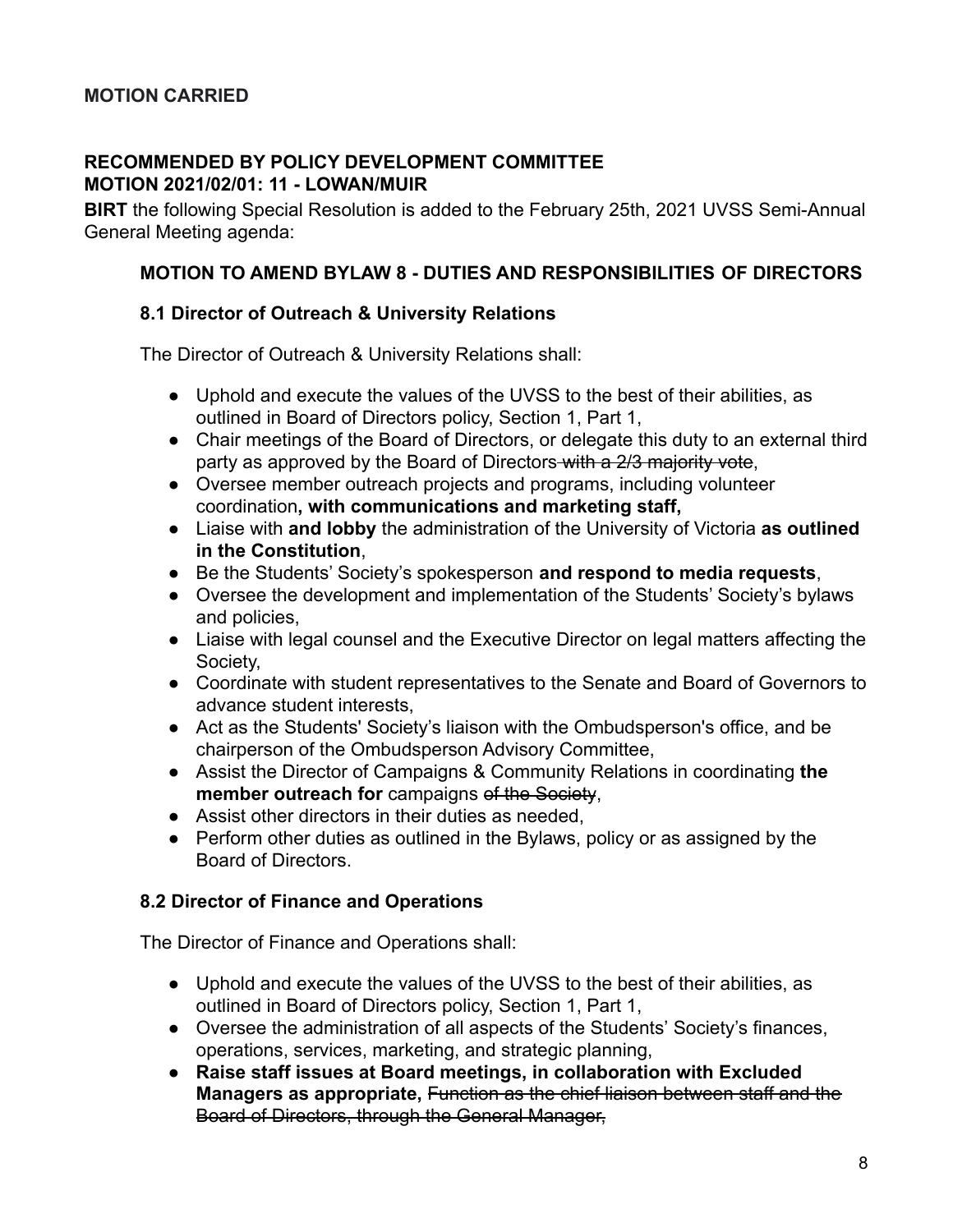- Prepare the Students' Society's budget for **approval by** the Board of Directors, **and adoption at a General Meeting,**
- Develop all financial policies and practices necessary to effect the responsible control of the funds of the Students' Society and to comply with all applicable legislation.
- **● Proactively communicate relevant financial information to members,**
- **● Manage the UVSS Health and Dental plan,**
- Examine all contracts to be signed by representatives of the Students' Society,
- **● Work to improve the environmental sustainability of UVSS operations,**
- Maintain a current inventory of all Students' Society assets,
- **● Work with managers to address common issues for all SUB occupants,**
- **● Regularly review and update policies relevant to their position,**
- Assist other directors in their duties as needed,
- Perform other duties as outlined in the Bylaws, policy or as assigned by the Board of Directors.

## **8.3 Director of Events**

The Director of Events shall:

- Uphold and execute the values of the UVSS to the best of their abilities, as outlined in Board of Directors policy, Section 1, Part 1,
- **Plan, deliver, advertise, and evaluate the success of UVSS events related to the Constitution, values, and purposes of the Society,** Coordinate all events of the Students' Society,
- **● Collaborate with diverse on-campus partners, and relevant UVSS departments, to reach diverse audiences,**
- **● Proactively collaborate with UVSS communications and graphics staff on events advertising and other outreach,**
- **● Plan, deliver, advertise, and evaluate the success of member welcome events, consulting with relevant UVic departments as needed,**
- **● Assist the Director of Outreach and University Relations in member outreach projects and programs, including volunteer coordination,**
- Be the Students' Society's representative in all matters relating to the University of Victoria residence and athletics **and** & recreation programs,
- Assist the Director of Finance & Operations in coordinating the marketing and communications of the Students' Society,
- **Regularly review and update policies relevant to their position,**
- Assist other directors in their duties as needed,
- Perform other duties as outlined in the Bylaws, policy, or as assigned by the Board of Directors.

## **8.4 Director of Student Affairs**

The Director of Student Affairs shall:

● Uphold and execute the values of the UVSS to the best of their abilities, as outlined in Board of Directors policy, Section 1, Part 1,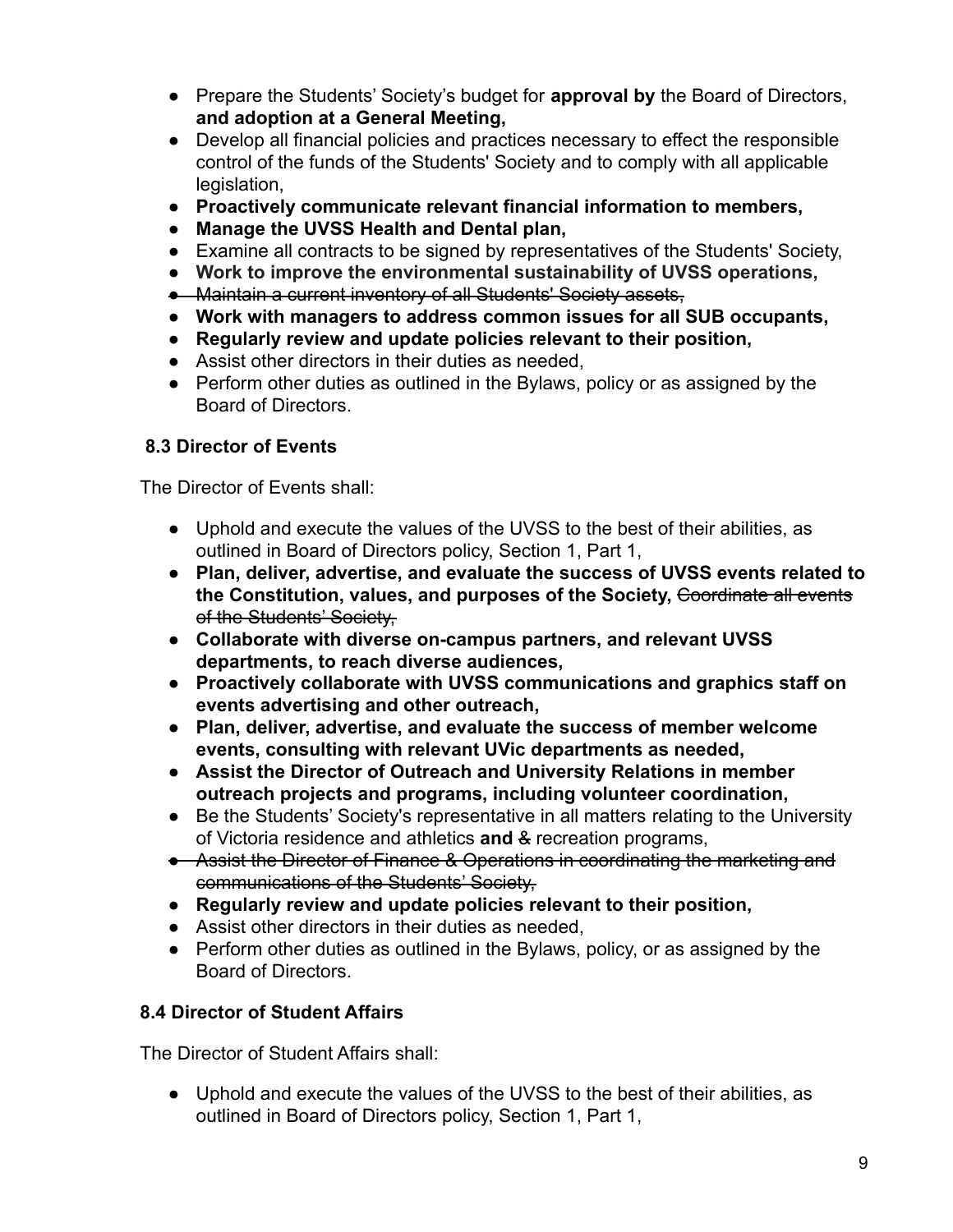- Be chairperson of **Chair Clubs and** Course Union Council**s** and help facilitate new and established **clubs and** course unions,
- **● Regularly review and update policies relevant to their position, including clubs and course union policies,**
- Be chairperson of Clubs' Council and help facilitate new and established clubs,
- **Chair Advocacy Relations Committee and assist and support advocacy groups,**
- **● Offer support and advice to affiliated groups,**
- **Act as the primarily liaison between advocacy and affiliated groups and the Board,**
- Assist other directors in their duties as needed,
- Perform other duties as outlined in the Bylaws, policy or as assigned by the Board of Directors.

## **8.5 Director of Campaigns & Community Relations**

The Director of Campaigns & Community Relations shall:

- Uphold and execute the values of the UVSS to the best of their abilities, as outlined in Board of Directors policy, Section 1, Part 1,
- Coordinate the campaigns and **related** media relations of the Society,
- Communicate regularly with all levels of government in order to advocate for student issues, **using a variety of communication methods**,
- Be the Students' Society's spokesperson on all campaigns organized by Campaigns Committee, or as assigned by the Board of Directors,
- Keep the Board of Directors informed of all government policy on post-secondary education and other issues relevant to members of the Students' Society,
- Liaise with provincial and national student organizations<del>, with priority given to</del> organizations that the Students' Society is a member of,
- Liaise with, and represent the Society on, external organizations, committees and coalitions, unless such duties have been otherwise assigned in the Bylaws, policies or by the Board of Directors,
- **Regularly review and update policies relevant to their position,**
- Assist other directors in their duties as needed,
- Perform other duties as outlined in the Bylaws, policy or as assigned by the Board of Directors.

## **MOTION TO AMEND MOTION 11 - LOWAN**

Friendly amendment to amend motion 11 to be reflective of the following:

## **BYLAW 8 - DUTIES AND RESPONSIBILITIES OF DIRECTORS**

## **8.1 Director of Outreach & University Relations**

The Director of Outreach & University Relations shall: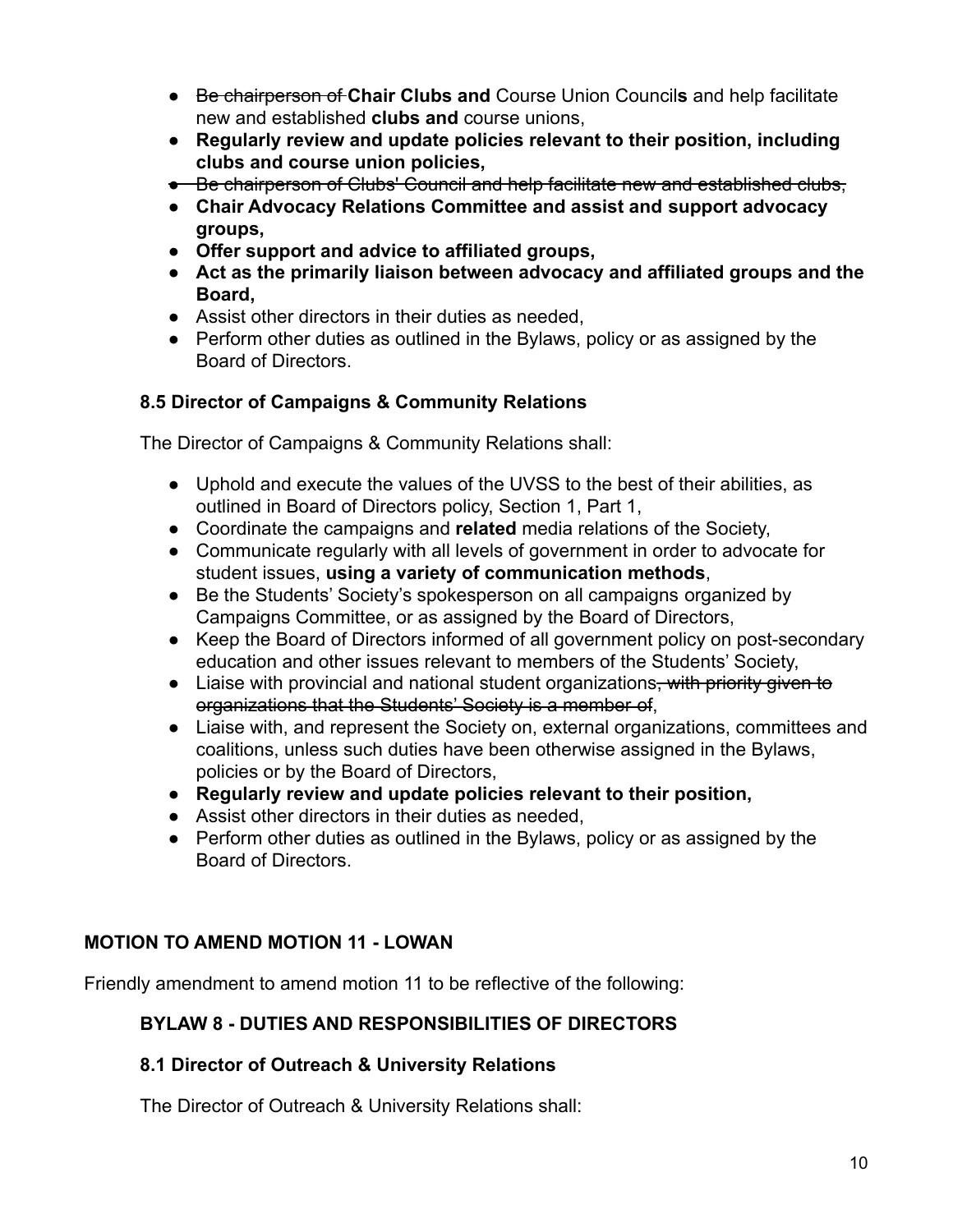- Uphold and execute the values of the UVSS to the best of their abilities, as outlined in Board of Directors policy, Section 1, Part 1,
- Chair meetings of the Board of Directors, or delegate this duty to an external third party as approved by the Board of Directors with a 2/3 majority vote,
- Oversee member outreach projects and programs, including volunteer coordination**, with communications and marketing staff,**
- Liaise with **and lobby** the administration of the University of Victoria **as outlined in the Constitution,**
- Be the Students' Society's spokesperson **and respond to media requests**,
- Oversee the development and implementation of the Students' Society's bylaws and policies,
- Liaise with legal counsel and the Executive Director on legal matters affecting the Society,
- Coordinate with student representatives to the Senate and Board of Governors to advance student interests,
- Act as the Students' Society's liaison with the Ombudsperson's office, and be chairperson of the Ombudsperson Advisory Committee,
- Assist the Director of Campaigns & Community Relations in coordinating **the member outreach for** campaigns of the Society,
- **● Regularly review and propose updates to policies relevant to their position,**
- Assist other directors in their duties as needed,
- Perform other duties as outlined in the Bylaws, policy or as assigned by the Board of Directors.

## **8.2 Director of Finance and Operations**

The Director of Finance and Operations shall:

- Uphold and execute the values of the UVSS to the best of their abilities, as outlined in Board of Directors policy, Section 1, Part 1,
- Oversee the administration of all aspects of the Students' Society's finances, operations, services, marketing, and strategic planning,
- **Raise staff issues at Board meetings, in collaboration with Excluded Managers as appropriate,** Function as the chief liaison between staff and the Board of Directors, through the General Manager, **Function as the primary liaison between staff and the Board of Directors, in collaboration with Excluded Managers, as appropriate,**
- Prepare the Students' Society's budget for **approval by** the Board of Directors, **and adoption at a General Meeting,**
- Develop all financial policies and practices necessary to effect the responsible control of the funds of the Students' Society and to comply with all applicable legislation,
- **● Proactively communicate relevant financial information to members,**
- **● Coordinate Manage the UVSS Health and Dental plan and U-Pass program, including related appeals committees,**
- Examine all contracts to be signed by representatives of the Students' Society,
- **● Work to improve the environmental sustainability of UVSS operations,**
- Maintain a current inventory of all Students' Society assets,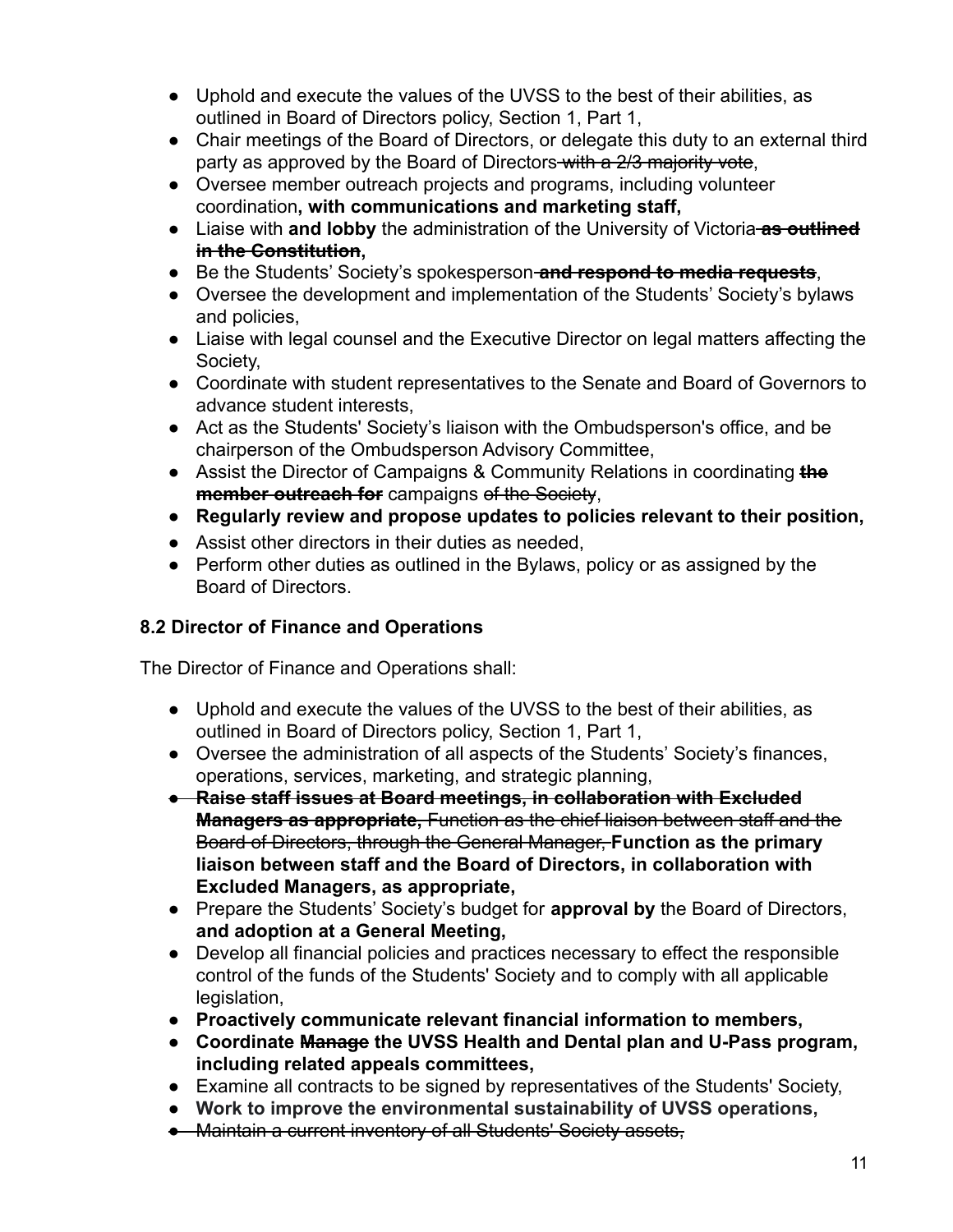- **● Work with managers to address common issues for all SUB occupants,**
- **● Regularly review and update policies relevant to their position, Regularly review and propose updates to policies relevant to their position,**
- Assist other directors in their duties as needed,
- Perform other duties as outlined in the Bylaws, policy or as assigned by the Board of Directors.

## **8.3 Director of Events**

The Director of Events shall:

- Uphold and execute the values of the UVSS to the best of their abilities, as outlined in Board of Directors policy, Section 1, Part 1,
- **Plan, deliver, advertise, and evaluate the success of UVSS events related to** the Constitution, values, and purposes of the Society, Coordinate all events of the Students' Society,
- **● Collaborate with diverse on-campus partners, and relevant UVSS departments, to reach diverse audiences,**
- **● Proactively collaborate with UVSS communications and graphics staff on events advertising and other outreach,**
- **● Plan, deliver, advertise, and evaluate the success of member welcome events, consulting with relevant UVic departments as needed,**
- **● Assist the Director of Outreach and University Relations in member outreach projects and programs, including volunteer coordination,**
- Be the Students' Society's representative in all matters relating to the University of Victoria residence and athletics **and** & recreation programs,
- Assist the Director of Finance & Operations in coordinating the marketing and communications of the Students' Society,
- **Regularly review and update policies relevant to their position, Regularly review and propose updates to policies relevant to their position,**
- Assist other directors in their duties as needed,
- Perform other duties as outlined in the Bylaws, policy, or as assigned by the Board of Directors.

## **8.4 Director of Student Affairs**

The Director of Student Affairs shall:

- Uphold and execute the values of the UVSS to the best of their abilities, as outlined in Board of Directors policy, Section 1, Part 1,
- Be chairperson of **Chair Clubs and** Course Union Council**s** and help facilitate new and established **clubs and** course unions,
- **● Regularly review and propose updates to policies relevant to their position, including clubs and course union policies,**
- Be chairperson of Clubs' Council and help facilitate new and established clubs,
- **Chair Advocacy Relations Committee and assist and support advocacy groups,**
- **● Offer support and advice to affiliated groups,**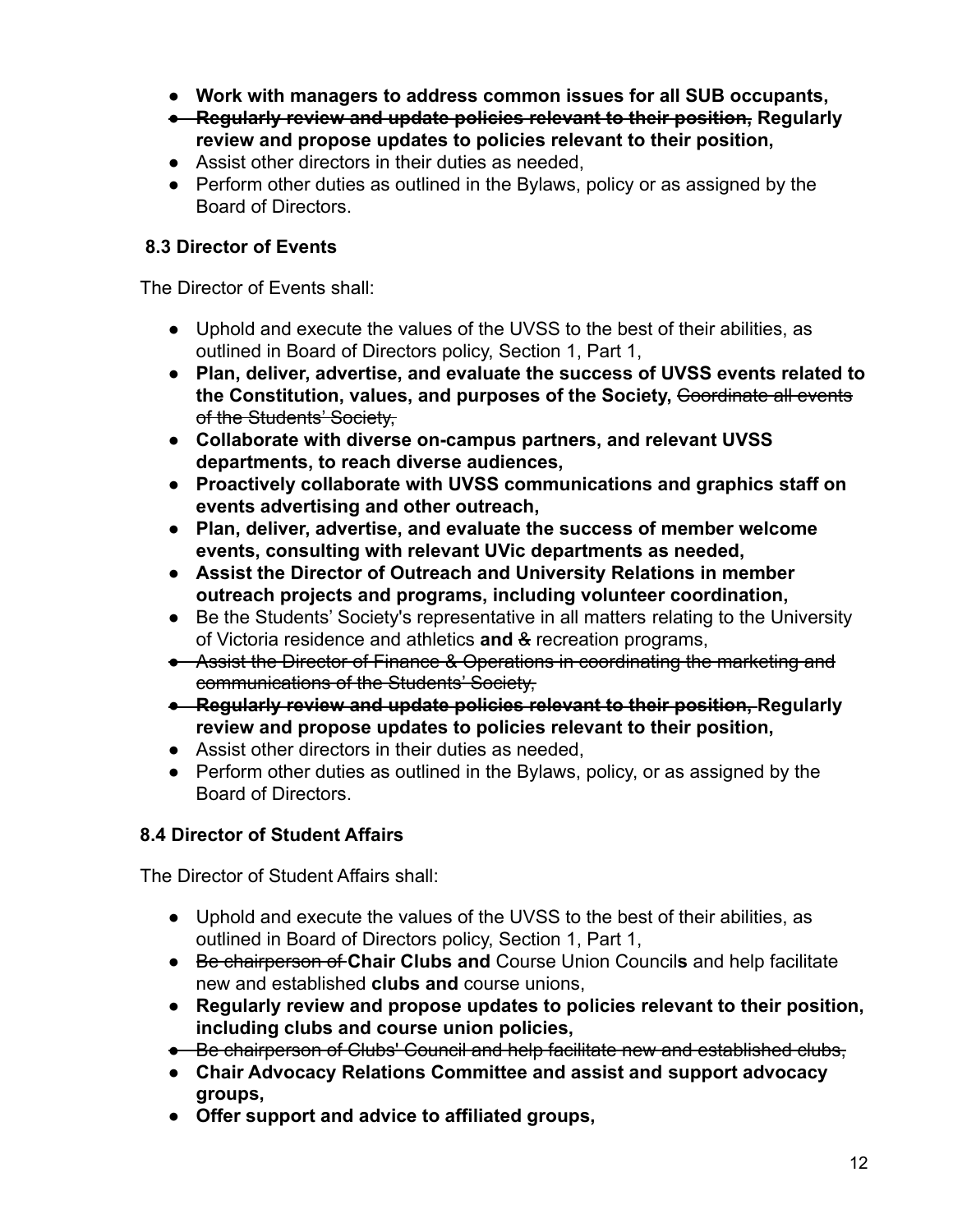- **Act as the primarily liaison between advocacy and affiliated groups and the Board,**
- Assist other directors in their duties as needed,
- Perform other duties as outlined in the Bylaws, policy or as assigned by the Board of Directors.

## **8.5 Director of Campaigns & Community Relations**

The Director of Campaigns & Community Relations shall:

- Uphold and execute the values of the UVSS to the best of their abilities, as outlined in Board of Directors policy, Section 1, Part 1,
- Coordinate the campaigns and **related** media relations of the Society,
- Communicate regularly with all levels of government in order to advocate for student issues, **using a variety of communication methods**,
- Be the Students' Society's spokesperson on all campaigns organized by Campaigns Committee, or as assigned by the Board of Directors,
- Keep the Board of Directors informed of all government policy on post-secondary education and other issues relevant to members of the Students' Society,
- Liaise with provincial and national student organizations<del>, with priority given to</del> organizations that the Students' Society is a member of,
- Liaise with, and represent the Society on, external organizations, committees and coalitions, unless such duties have been otherwise assigned in the Bylaws, policies or by the Board of Directors,
- **Regularly review and update policies relevant to their position, Regularly review and propose updates to policies relevant to their position,**
- Assist other directors in their duties as needed,
- Perform other duties as outlined in the Bylaws, policy or as assigned by the Board of Directors.

## **MOTION TO AMEND - BLECHA/BURD**

To strike the word "primarily" from "Act as the primarily liaison between advocacy and affiliated groups and the Board" **MOTION CARRIED**

## **MOTION CARRIED**

## **MOTION 2021/02/01: 12 - NAG/BURD**

**WHEREAS** international tuition has been a long concern UVSS has advocated for; and, **WHEREAS** keeping with the established precedence, a letter from the UVSS Director of International Student Relations was submitted on January 21, 2021 to the UVic Board of Governors (Appendix A); therefore,

**BIRT** the UVSS Board retroactively approve and support the letter sent to UVic BOG.

## **MOTION CARRIED**

**MOTION TO MOVE IN CAMERA - DODDS/NAG MOTION CARRIED**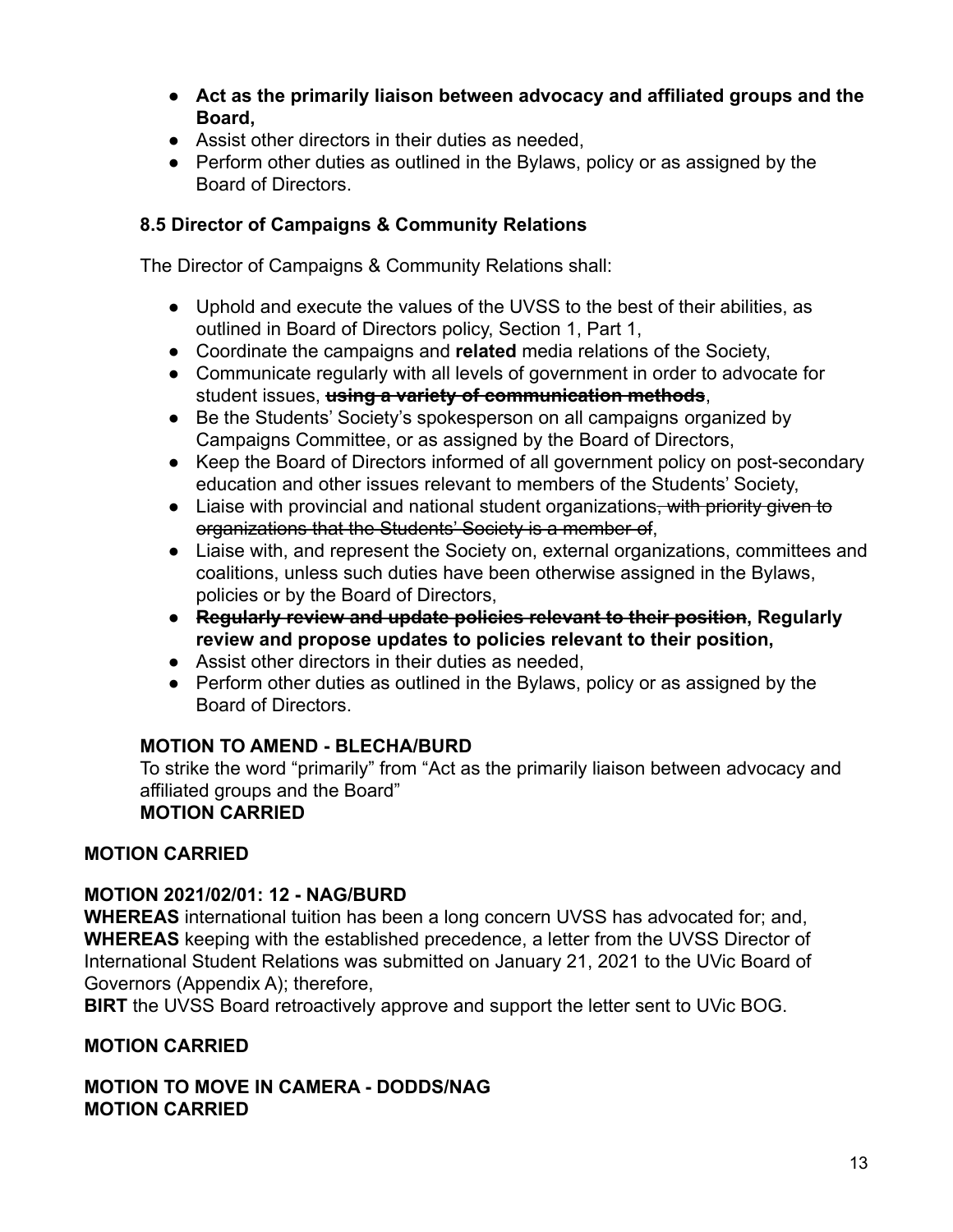The meeting moved in camera at 8:15pm.

## **10. IN-CAMERA**

- **a. Legal**
- **b. Personnel Committee Report**

## **MOTION TO MOVE OUT OF CAMERA - LOWAN/NAG MOTION CARRIED**

The meeting moved out of camera at 8:20pm.

### **11. MEETING TIMES**

**The next meeting scheduled by the Board of Directors is:** Monday, February 22, 2021 via Google Meet (online).

## **12. ADJOURNMENT**

## **13. BOARD DIRECTORS' REPORTS**

#### **Caleb Burd (35 hours)**

- Worked on Sustainability Plan 3 hours
- Reviewed sustainability reports 1 hour
- Policy development committee 1 hour
- Correspondence with UVic library .5 hours
- Leads meetings 2 hours
- Exec 2 hours
- Finance and Operations committee 1.5 hour
- Plant based seminar 1 hour
- Operational relations 1 hour
- Member outreach 1 hour
- Classroom talks .5 hours
- Board meeting 3 hours
- Meeting with graphics 1 hour
- Meeting with MLA 1 hour
- Met with excluded management 1 hour
- Health and Dental 4 hours
- U-Pass 3 hours
- Check regs .5 hours
- Sub Survey outreach .5 hours
- Various other emails and meetings 6.5 hours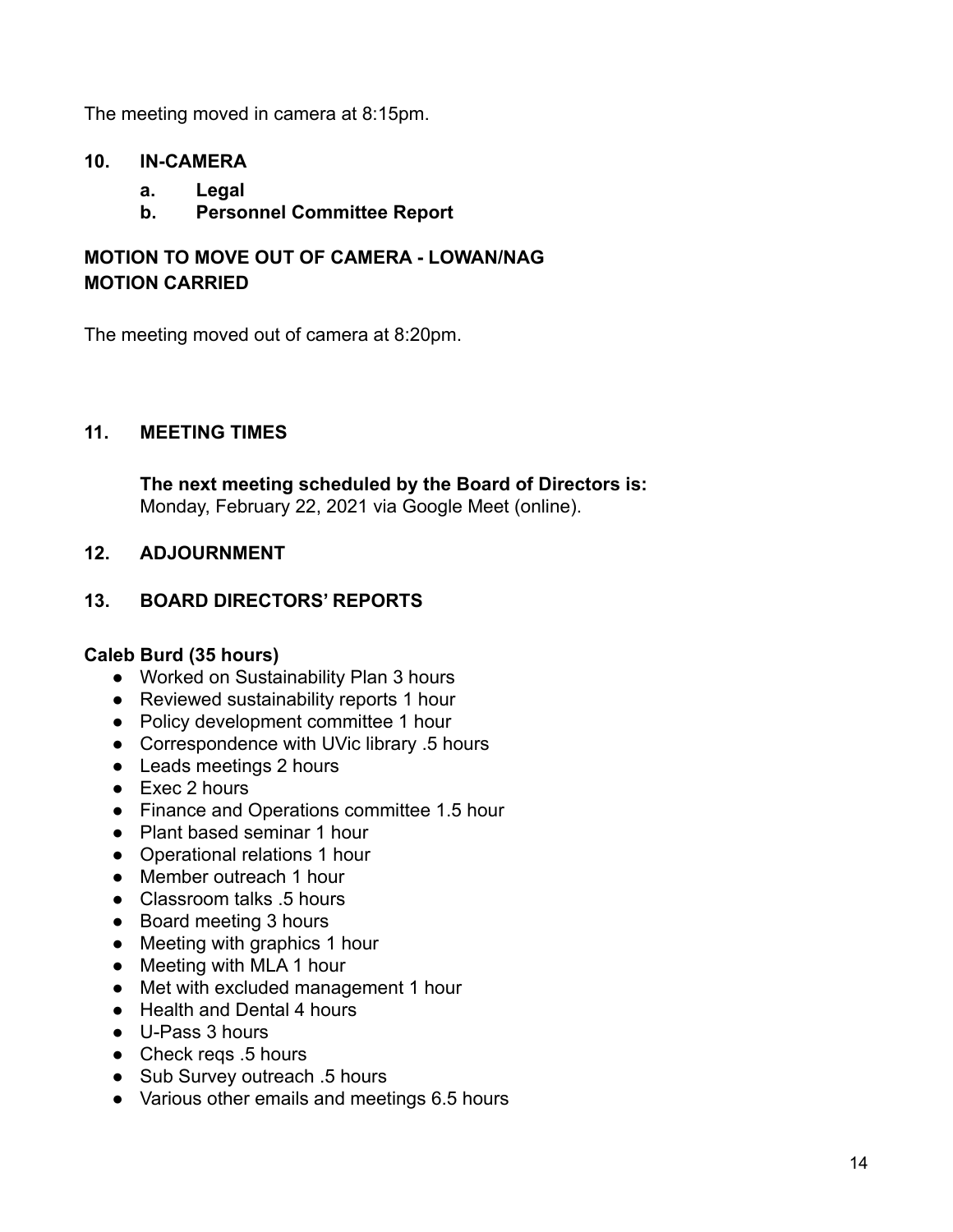## **Dalal Tubeishat (39 hours)**

- Answered emails
- Held in-person and online office hours
- Had internal meetings with other directors, advocacy group coordinators, excluded managers, accounting, and graphics
- Had external meetings with UVic administrators, faculty, and staff
- Planned for ratification and funding for clubs and course unions
- Signed cheques
- Updated and reviewed policy
- Attended Member Outreach Committee, Finance and Operations Committee, Policy Development Committee, and Executive Committee
- Responded to members' questions on social media
- Did website edits
- Planned for and attended Game Night
- Created website accounts for clubs and course unions
- Updated online balances
- Updated signing authorities list
- Conducted outreach to encourage and support candidates to the UVSS
- Did classroom talks

#### **Sarina de Havelyn (41.5 hours)**

- Chaired Executive Committee, Board meeting, Leads meeting, Electoral Committee, Policy Development Committee, Operational Relations Committee
- Worked on internal governance
- Worked with Dalal and Mariel on Equity Survey to students
- Created work orders and planned for the UVSS Game Night, Electoral Event, and the SAGM
- Prepared SAGM motions
- Responded to student questions and concerns
- Met with UVic regarding increased bursaries for international students
- Completed several zoom classroom talks
- Met with graphics on outreach strategies
- Completed actions items relating to lobbying UVic on accessibility, affordability, and equity

#### **Emily Lowan (42.5 hours)**

*General*

- Meeting with volunteers (1 hour)
- Operational relations committee (0.5 hour)
- Member outreach committee (0.5 hour)
- Office of Student Life meeting (1 hour)
- Exec meeting (1 hour)
- Policy development committee (1 hour)
- GVAT strategy meeting (1.5 hours)
- Preparation and meeting with Minister Rankin (3 hours)

## *ReThink Mental Health*

● Coordinate focus group (1 hour)

#### *Rent with Rights*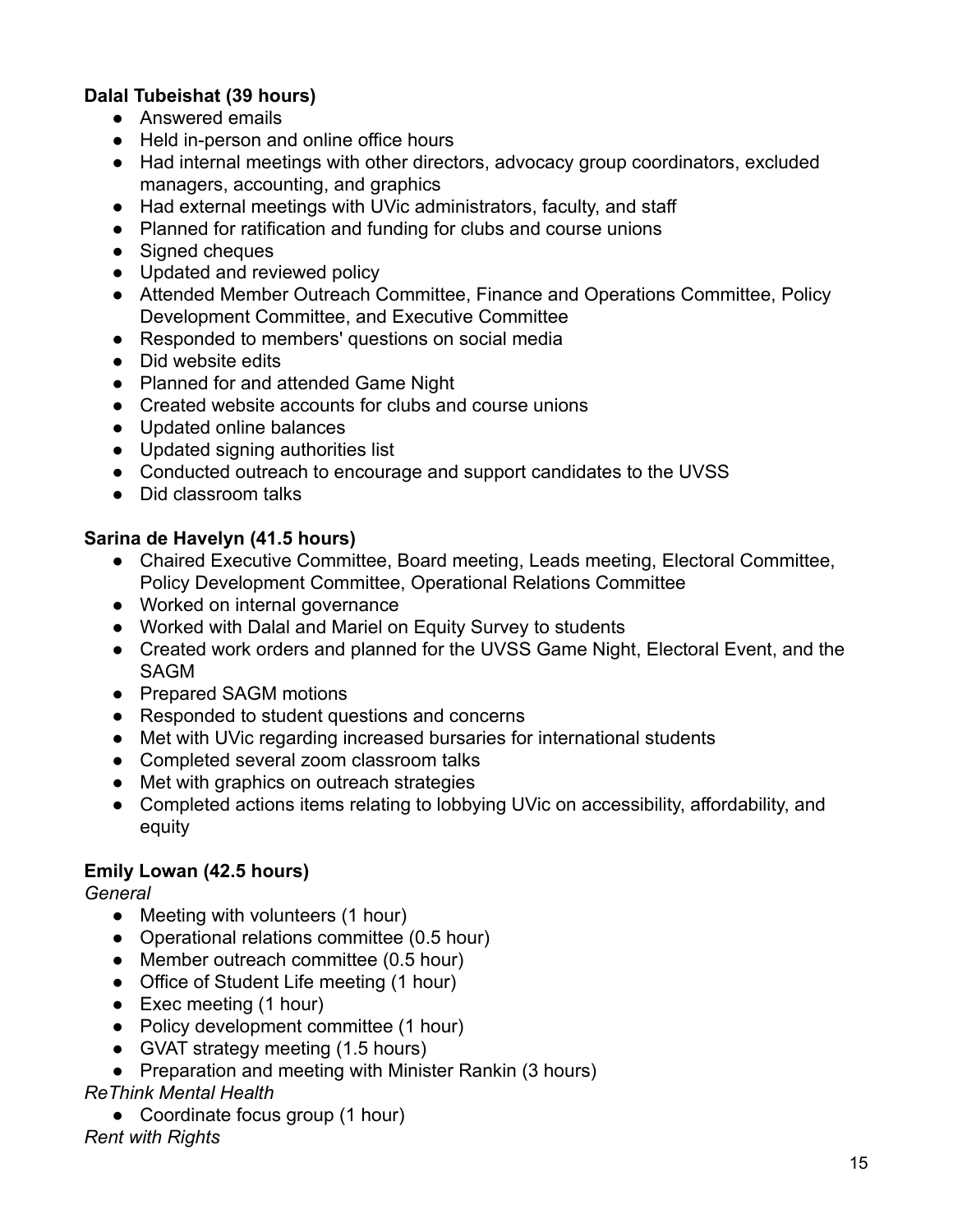• Meeting with Aryze developers, advocated for student safety and affordability

*Divest UVic*

- Media relations (2 hours)
- Advocacy at the Climate Sustainability Action Plan Integrated Steering Committee (2) hours)
- Wrote a climate emergency declaration and recommendations for UVic (2 hours)
- Committee feedback on declaration (1 hour)

## *Let's Get Consensual*

- Meeting with all BC coalition partners (1.5 hours)
- Planning for graphics and social media campaigns (1 hour)

## **Dipayan Nag (32 hours)**

- Meeting with UVic regarding international tuition
- Letter and testimonial for UVic BOG
- Meeting ARYZ Developers
- Meeting with other organisations
- Admin and other tasks

## **Marran Dodds (6.5 hours)**

- Board Meeting (3.5 hrs)
- Portfolio Meeting (0.25 hrs)
- Book Club Prep (0.5 hrs)
- Meeting w/ Sarina (0.25 hrs)
- UVSS Games Night (1.5 hrs)
- UVSS Games Night Prep & Promotion (0.5 hrs)

## **Jana Barkowsky (8.25 hours)**

- Assembled mental health baskets (5 hours)
- Attended Board of Directors meeting (3 hours)
- Attended finance meeting (.25)

## **Mariel Hernandez (7h 15 mins total)**

- Board Meeting (3h 30mins)
- Meeting with Aryze developers (1h)
- Meeting with EQHR on EDI survey (30 mins)
- $\bullet$  PD Meeting  $(1 h)$
- Finance Meeting (15 mins)
- Elections: wrote outreach strategies for referendum questions (1 h)

## **Jocelynne Parent (3.3 hours)**

● Attended board meeting

## **Evan Guildford (3.3 hours)**

● Board Meeting

## **Izzy Adachi (2.5 hours)**

- MO Committee Games Night
- Call W Sarina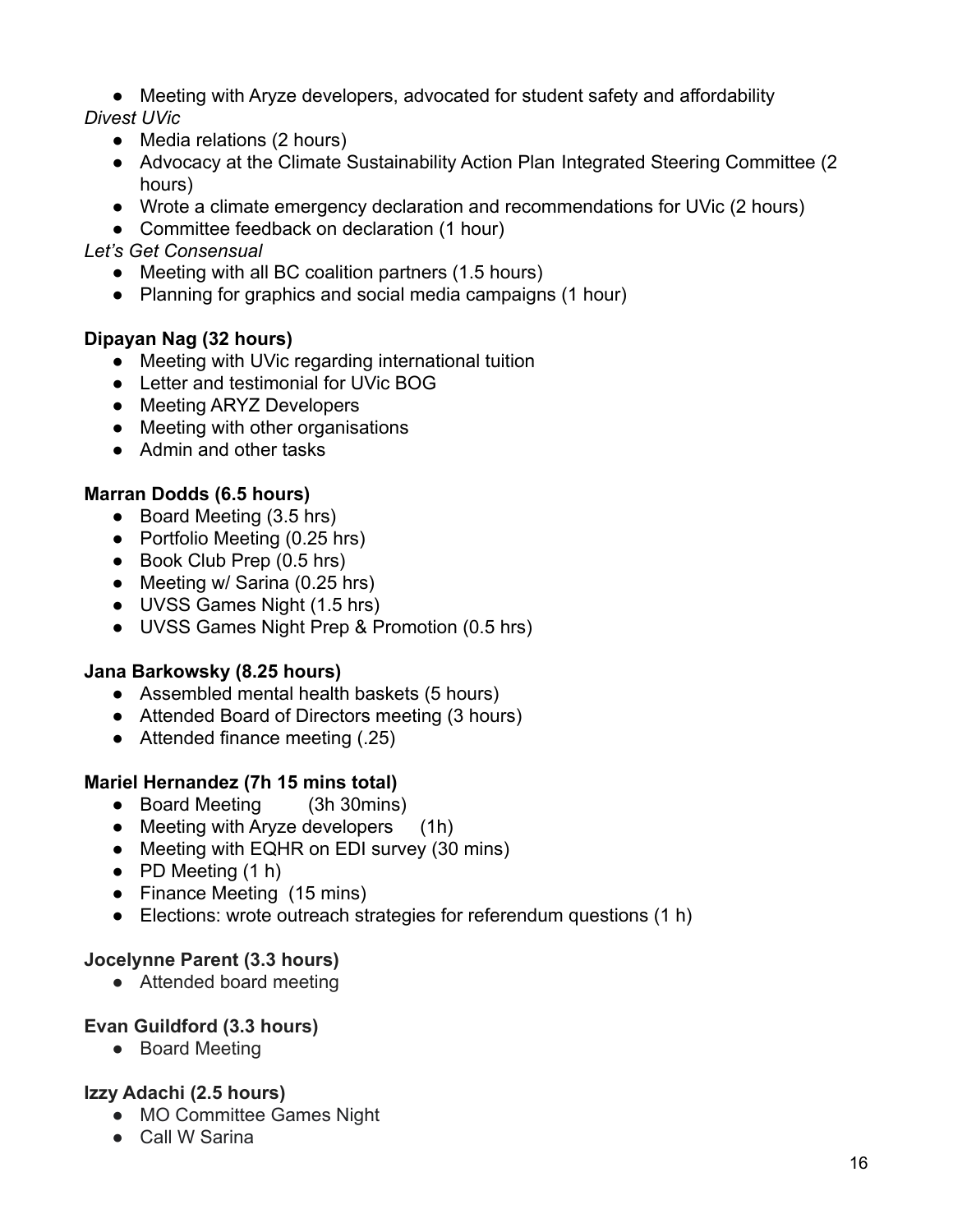• Outreach Portfolio meeting

## **Victoria Ritchie (2 hours)**

- Campaigns Meeting (.5 hour)
- Portfolio Work (1.5 hour)

## **Paarth Mittal (5.5 hours)**

- Campaigns Committee (0.5 h)
- Anti-Racism Solidarity Letter Drafting (2 h)
- Board Meeting (3 h)

## **Kit Muir (4.25 hours)**

- GEM AGM 2 Hours
- Meetings for Advocacy Group Policy Review and Discussion 2 Hours
- Weekly meetings with coordinator .25 hours

## **Jenna Lancaster (8hrs)**

- Wellness Booklet Prep (2hrs)
- Planning Meeting with NSU's Office Coordinator (1hr)
- MLA Renkin Meeting Prep with UVSS & NSU (1hr)
- Meeting Prep for MLA MR with Boston (1hr).
- UVSS Board Meeting (3hrs)

## **Natalie Blecha (12.5 hours)**

- Advo Group Policy review, editing, meetings (8 hours)
- SSD AGM prep (1 hour)
- UVSS UPASS Appeals (30 mins)
- SSD staff meetings (2 hours)
- SSD/UVSS emails and communication (1 hour)

## **Gina Tran, SOCC (2 hours)**

- Host UVSS Game Night (1hr)
- Interview work study (1hr)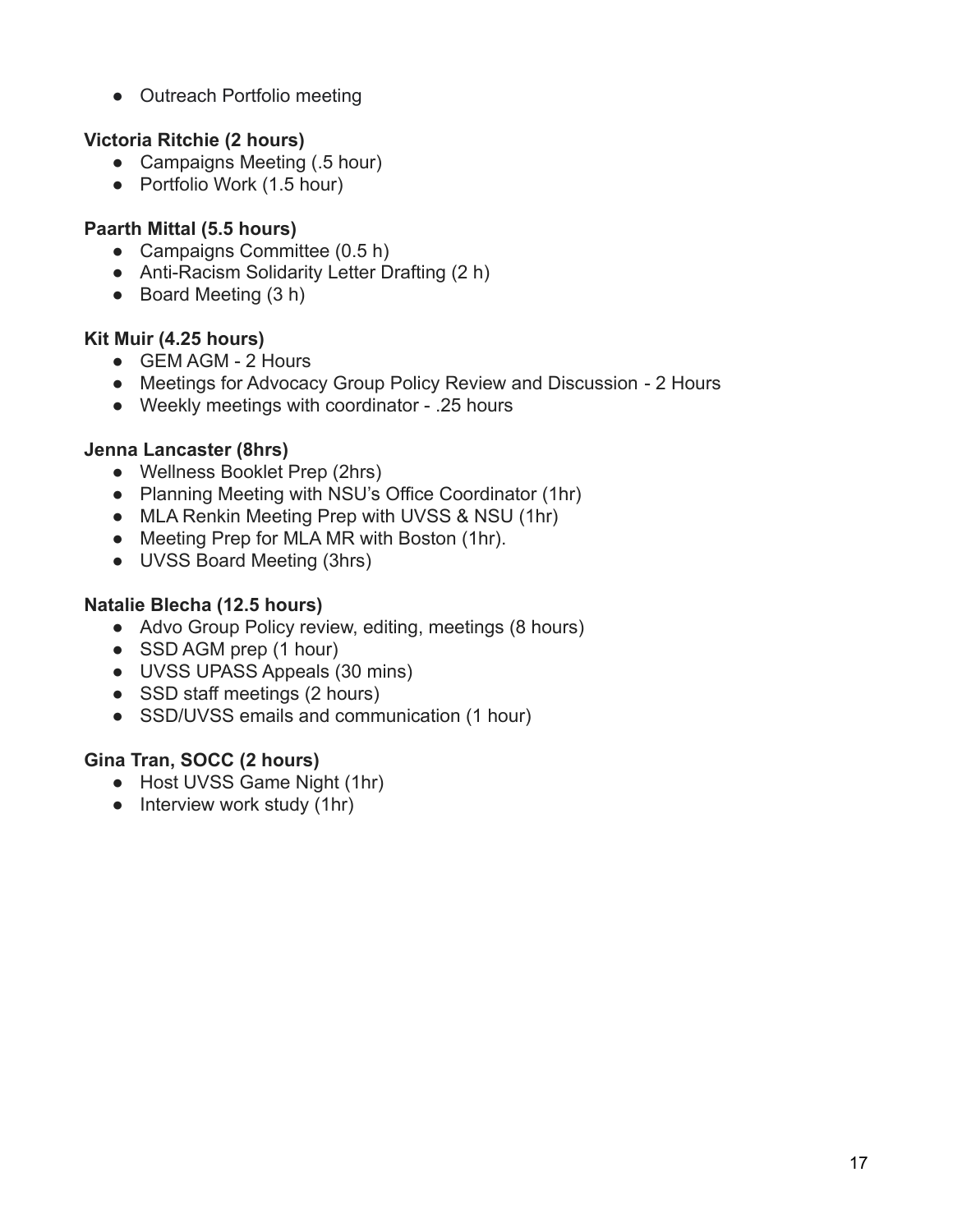# Appendix A



# International Student Relations

21 January 2021

# **Re: International Student Tuition Increase 2021**

To the Chair and Members of UVic's Board of Governors,

I am writing to you on behalf of more than 2,000 international undergraduate students who have chosen to enrol at UVic. The realities of COVID-19 (lost jobs, reduced hours and cut wages) have put immense strain on the economy both globally and at home.

We ask that you (1) freeze international tuition for the upcoming year, and (2) limit the annual tuition increase to 2% for international students for at least the next two years.

Freezing tuition this year will send a message to students that our voices have not been ignored. It will reinforce the familial bond of the UVic community while providing much needed relief for students. The reduced increases thereafter is compatible with the economic recovery rate projected by leading global organizations, enabling students to better afford their education in future years.

Over the last 10 years, international tuition at UVic has increased by 151%<sup>1</sup>. This is much higher than the rate of inflation and coping with another tuition increase this year is simply not possible for many.

International students are not always wealthy and this perception is harmful. An example of this is how international students continue to be much more likely to use the UVSS' Food Bank and Free Store than domestic students. This has only been exaggerated by the pandemic and exposed the economic strain felt by the community.

Included are testimonials from students who have written about their struggles. They describe how difficult it will be for them to continue their education at UVic due to financial insecurity. The Board of Governors is invested in the stewardship of UVic. We have invested our faith in you and it is based on that trust that we urge you to consider the asks highlighted in front of you today.

#### Sincerely,

<sup>1</sup> "Tuition Fee Estimate - Undergrad - University of Victoria." UVic.ca. Accessed January 22, 2021.

https://www.uvic.ca/undergraduate/finances/tuition-costs/tuition-fee-estimate.php?residency=I&level=UG&program=36.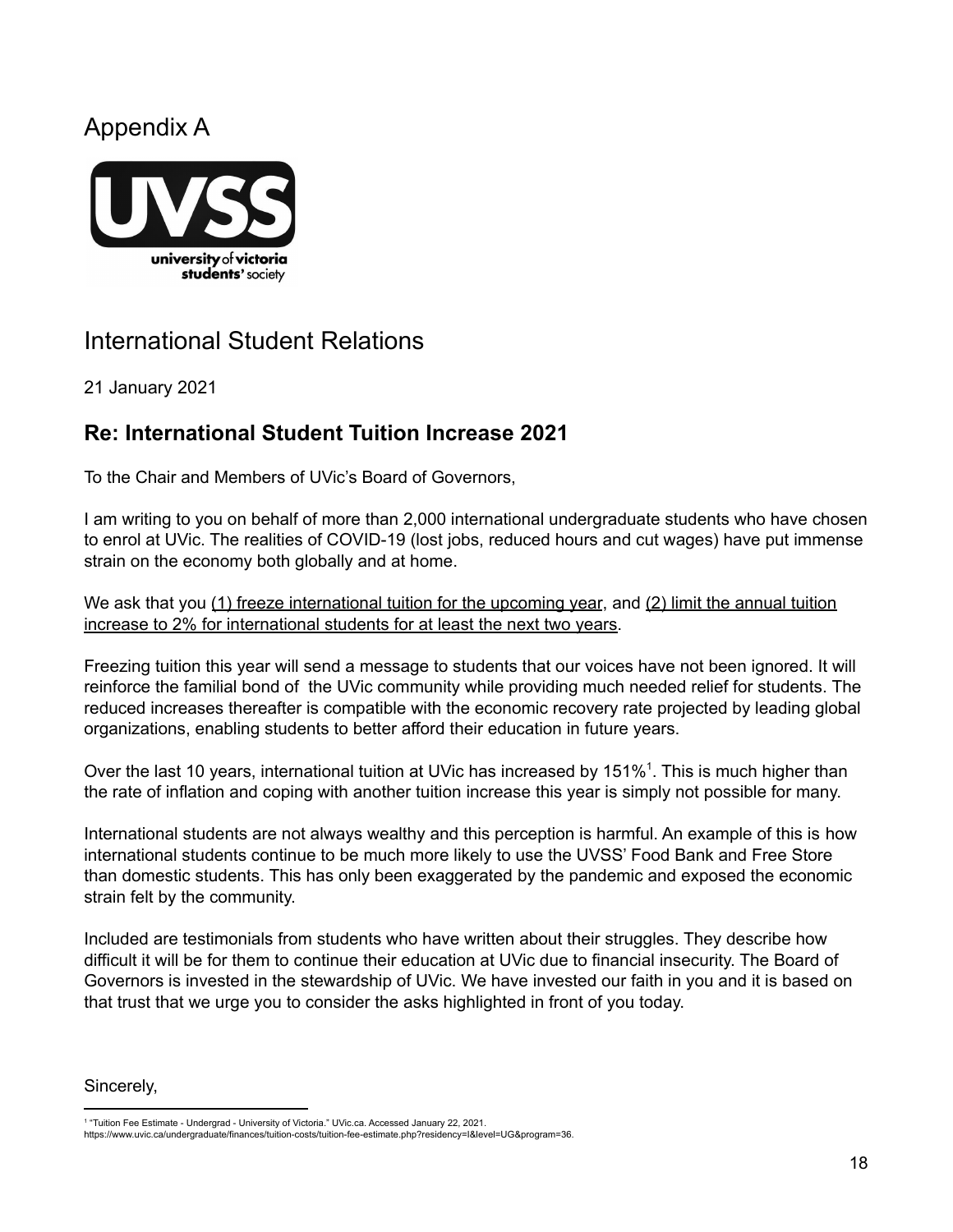## Dipayan Nag

Director of International Student Relations | University of Victoria Students' Society Unceded, unsurrendered territories of the Lekwungen and W̱SÁNEĆ peoples *UVSS - Run by students, for students.*

"As an international student, the high tuition fees have put a great financial strain on me and my family. Outside of tuition fees, international students also have to spend a large sum on settling in a completely new environment, making the high tuition much more difficult to manage. High tuition is also more punishing for struggling students. If an international student fails a course, the financial penalty on them is severe and can damage their well-being. I hope the UVic Board of Directors would consider stopping increasing fees for international students."

#### **- Victor Vu, Economics**

"2020 has been really tough on me and my family. My dad, the sole bread earner of the family is immunocompromised and had to start working from home in a limited capacity. Most of his income was through commissions and there is only so much you can sell at home. It got a lot worse when he tested positive for covid and due to his compromised immune system, he had to be admitted to a hospital and was kept in isolation. We knew international tuition was high when we decided to come to Uvic but we also expected business as usual. With businesses down, we are struggling to pay this semester's tuition. My father's health is strongly related to his stress levels and right now, it's at an all time high. My sister and I are both working 3 jobs with full course loads to make our ends meet, send some back home to our parents and pay our tuition bit by bit. Any reduction made to the tuition will be helpful and a huge relief."

#### - **Priyancy Raichada, Psychology**

"My dad and siblings have reduced hours/pay right now; thus an increase in tuition isn't ideal. Additionally, if tuition is increased, I will have to stop living in Canada and go back home. Last but not least, some of the courses I have taken used old prerecorded recordings from past semesters, so we would literally be paying for old material. This is not necessarily bad, but it's not worth the increase in tuition. Also, some courses are using other universities' recorded material"

#### **- Nabil Nazri, Computer Science**

"Hello. I am Dhruvi Raichada and I am from India. I'm currently in my second year of the business program. Paying international student fees has been super stressful on my family and I. I am currently working various jobs (keeping in mind that I can only work for 20hrs off campus) along with my full course load. My father is a jeweller and due to the current situation in India, his business isn't working well. He recently had gotten sick due to Covid along with my mother. This caused him to stay home more. A reduction in fee would be a great help (even if it's for a temporary period of time)."

**- Dhruvi Raichada, Economics & Business**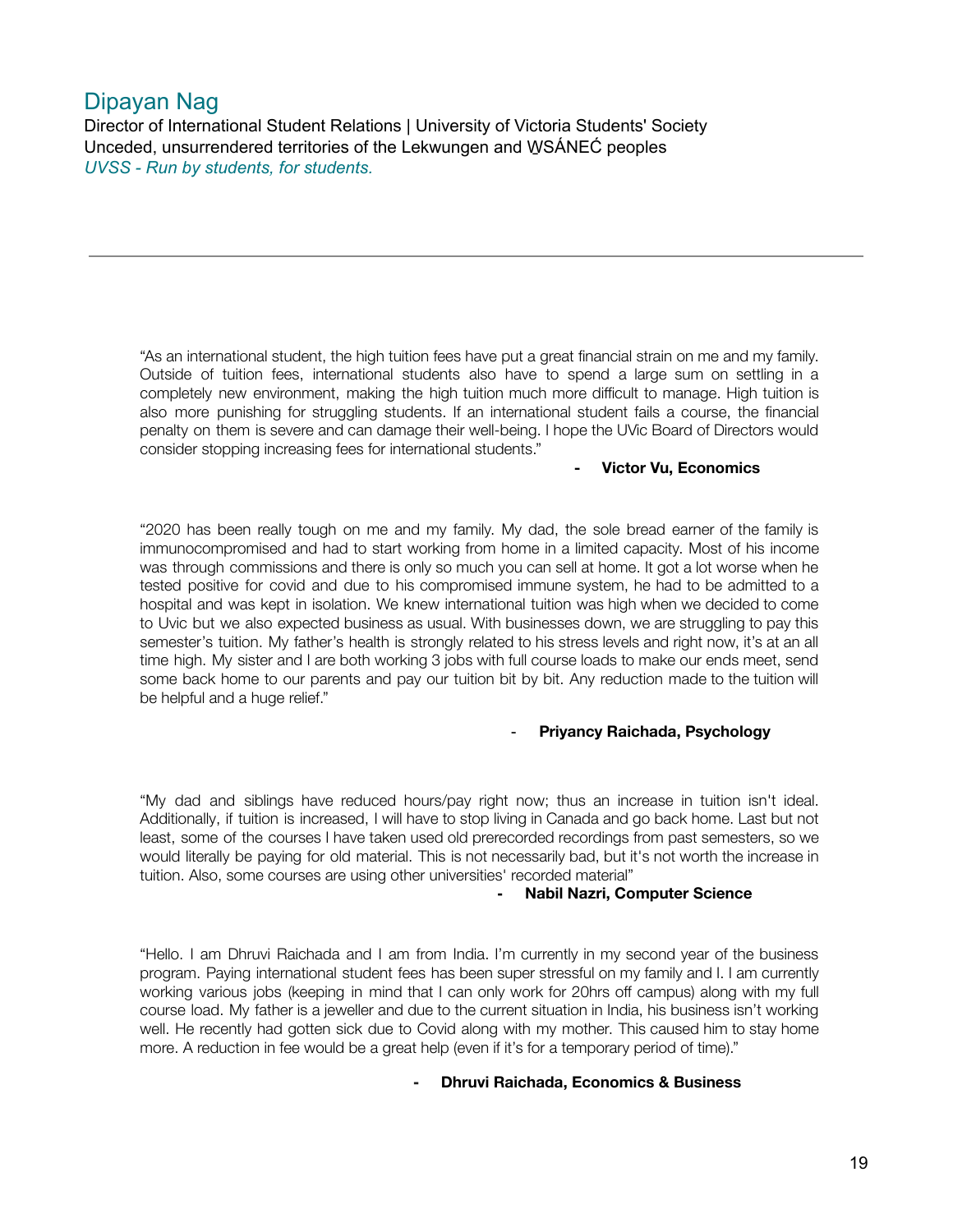"Hello! My name is Shilpa Parveen and I'm from Saudi Arabia. I'm currently in my second year doing bsc psychology. Being an international student myself, it's understandable as to why we pay way more than the domestic students. Whatsoever, what I think is really unfair is to increase the tuition fee during a pandemic. Most of our families back home struggle to earn. Unfortunately, due to Covid the job situation is extremely unstable in Saudi Arabia. My mom runs a salon to pay for my education, but due to the current situation, it's hard to keep it going. Currently, I have three part time jobs just so I could afford my housing & other expenses. I cannot fathom the struggle international students might go through due to Covid. Therefore, on behalf of every international student, I humbly request you to consider not increasing the tuition fee this year."

#### **- Shilpa Parveen, Psychology**

"My name is Daniel Lee and I am an international (Korean) student completing my bachelor's degree in Psychology with a minor in Business. My main financial supporters are my parents who are both Christian missionaries stationed in Egypt. My parents are having financial difficulty in funding both me and my brother's (who is also a UVIC student) education as Egyptian financial infrastructure and services are still closed due to the COVID-19 outbreak as well as support donations have significantly decreased. My parents have forfeited their savings to fund my education and be the first in my family to receive a North American degree. I wish to alleviate their financial stress by requesting that international student fees not be increased this year. We pray you and your families are healthy and safe during these times."

#### **- Daniel Lee, Psychology**

"One of the biggest reasons for reducing international students' tuition fees is to help our sponsors and ourselves make ends meet. The COVID-19 pandemic has had an unequal impact on different countries around the world. It is often the case that the countries with less effective governments have the less effective measures to protect the lives of their population and also their incomes from the side effects of the pandemic. Quarantine measures, although very necessary, have put out of work not only workers that make their living out of their jobs, but also plenty of business owners. Small businesses have been specially affected in developing countries, as they often do not count with the very useful stimulus packages that other countries do. Having to manage a small business in this economic climate is certainly hard, but having to do so while paying international tuition 2-3 times per year, plus life expenses for students at UVic makes it all so much more difficult to do. In addition, the pandemic has had real effect in Canada too, many international students who had part-time jobs to help their sponsors make ends meet have found themselves out of employment. No stimulus package can make for the loss of a steady job, what we want is support from the University we have been supporting for all of our higher education. As one of the major sources for income of the University of Victoria, it would be an extremely human and sensible decision to reduce the international students' tuition fees. We are here because we want to study and become a better version of ourselves, please help us achieve that commitment."

#### **- Mario Acosta Valdez, Student**

"Having studied at UVic for just under 4 years as an international student, I have faced an array of challenges in all walks of life. I can attest that it is a great place to learn and grow, however, not all challenges are surmountable and the one in particular I faced here is a financial crisis. Being a second child, my parents have to pay off several educational loans to put us through university. With the steady hike in international students tuition fee, it is becoming harder for them to financially support us. And the ongoing pandemic does a lot more harm to us that we realize, as we have been furloughed from our jobs and my parents have faced grave financial difficulties. I am sure that I speak for not just myself but a large majority of the international student community, some of whom may have been affected far worse than we care to imagine. Hence, a reduction in international student